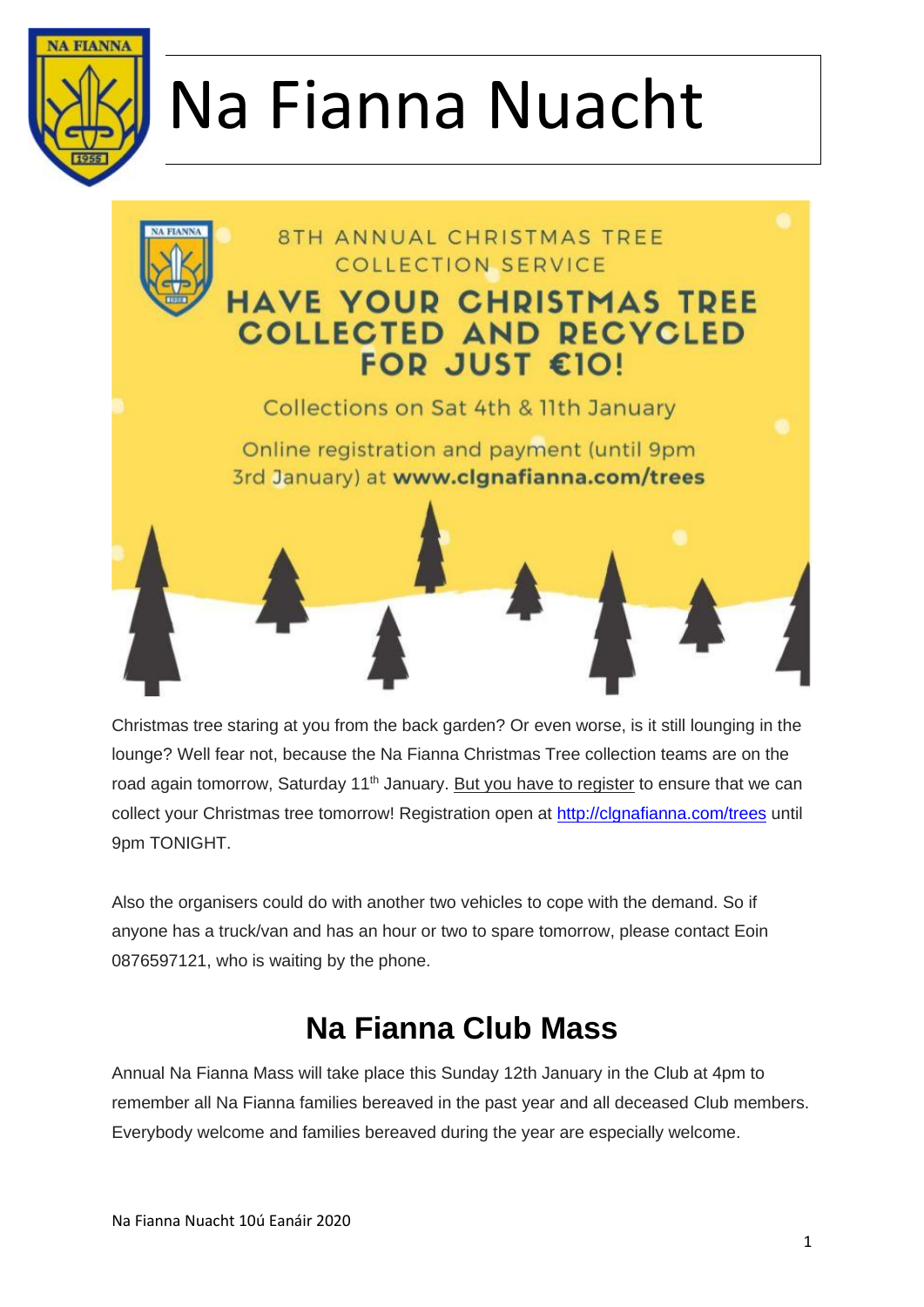

### **Ireland Lights Up At Na Fianna**



Do you want to get moving and active this New Year, but you have nowhere to go? Do you find it hard to find a safe and well-lit area to go a walk during the dark winter months? Well, Na Fianna has the answer…

We've come on board with Operation Transformation and the GAA for "Ireland Lights Up". Every Tuesday from the 14th January – 25th February 2019 our club will be open and lit up for you, your family and friends to come and walk from 7.30pm.

We kick off Tuesday 14th January at Na Fianna clubhouse on Mobhi Road. Registration in the clubhouse from 7pm; the walk starts at 7.30pm (weigh-ins available from 7pm for those interested).

There are two planned local routes: 2.5km or 5km. U18s must be accompanied by an adult. We'll run the programme until the end of February. Just show up any Tuesday night to join in.

For more information, contact Fiona: [healthyclubofficer@clgnafianna.ie](mailto:healthyclubofficer@clgnafianna.ie)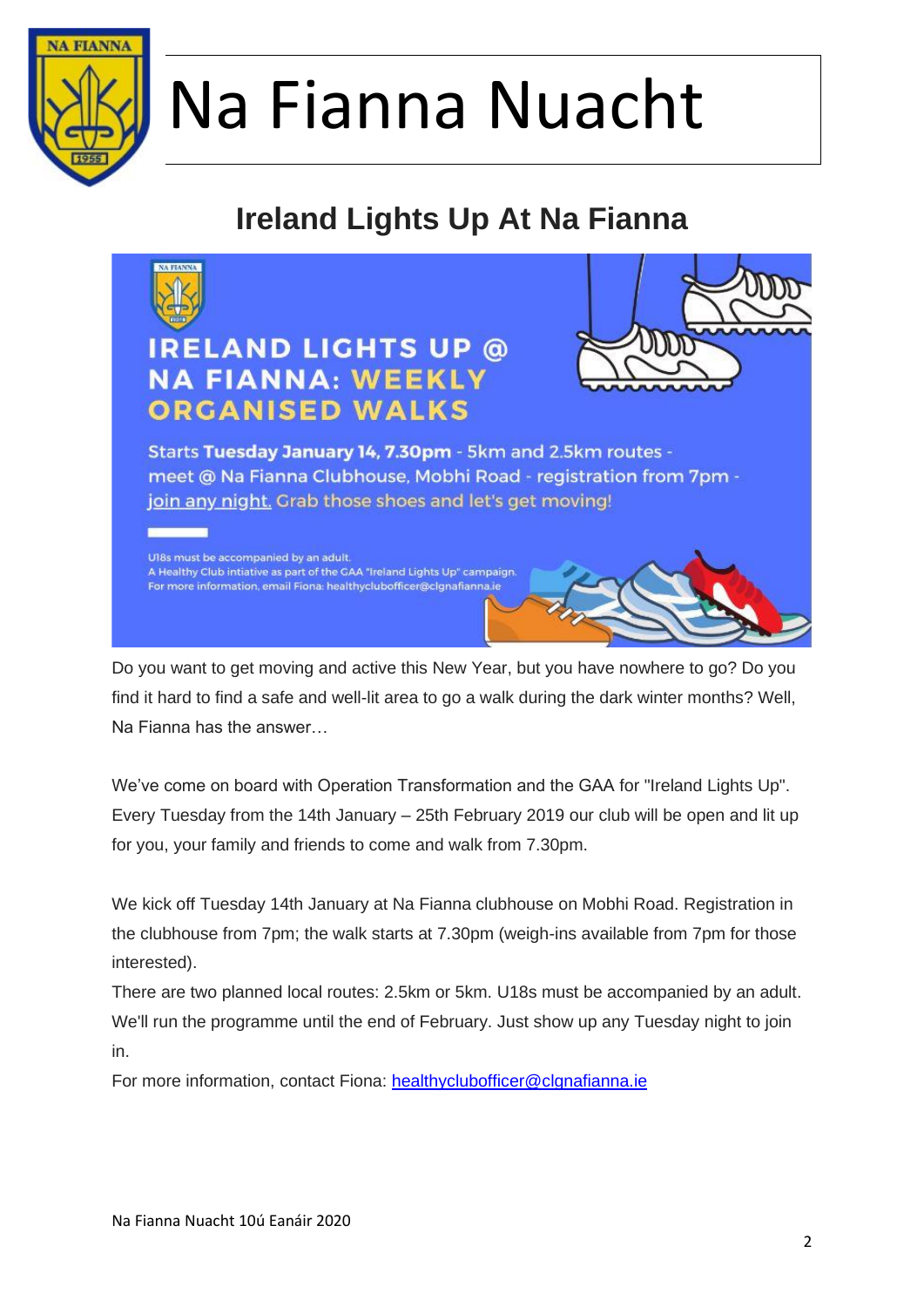

### **Na Fianna Invited to Mansion House**

The Lord Mayor of Dublin, Cllr Paul McAuliffe, has invited CLG Na Fianna to an exclusive evening reception at the Mansion House on Friday January 24th as a mark of the club's great contribution to Dublin Northside communities.

At this event, we will announce and honour the Club Person of the Year 2019, someone who has contributed greatly, and beyond the call of duty, to the club in the last 12 months.

The Lord Mayor has invited us to bring a club delegation of 80 members spanning players, former players, mentors, parents - across all codes - to this very special event. If you would like to come, please submit your name for consideration via this form <http://bit.ly/LordMayorReception> by midnight on Wednesday January 15th.

*Please note: capacity is limited, so places will be allocated on a first-come first serve basis. Please ensure you are available to attend this reception (7pm, Friday January 24) before submitting your name. The invite does not include a plus one. Open to members aged 18 or over only.*

### **Annual Coaching Forum**

#### **Sat January 18th 11am-2.30pm**

Our Coaching Development Group are putting final touches to the schedule for this year's Coaching Forum which will be held in the club on Saturday 18th January between 11- 2.30pm. Coaches of all codes/ages as well as all adult players are invited to attend this forum, which will feature practical guidance, inspirational speakers and more! Details to follow next week, all welcome.

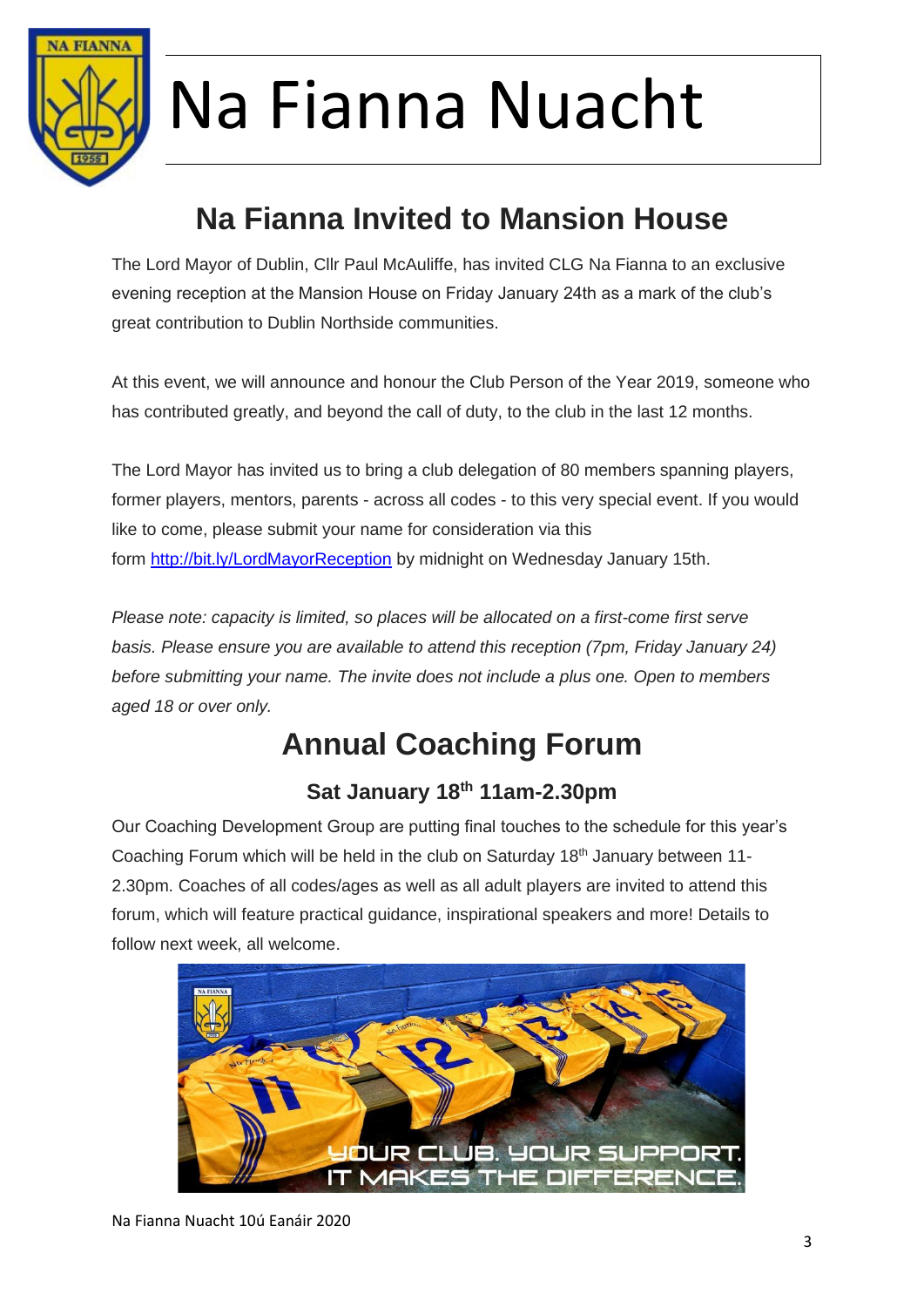

## **LOTTO Jackpot Still Not Won!**

|                                    |   |   | <b>Na Fianna</b>                                                                                                                            |    |   |    |    |
|------------------------------------|---|---|---------------------------------------------------------------------------------------------------------------------------------------------|----|---|----|----|
|                                    |   |   | <b>Lotto Results</b>                                                                                                                        |    |   |    |    |
|                                    |   |   | January 6th 2020<br><b>Numbers</b>                                                                                                          |    |   |    |    |
|                                    | п | 4 | 5                                                                                                                                           | 22 |   |    |    |
|                                    |   |   | Jackpot C8250 - No Winner                                                                                                                   |    |   |    |    |
|                                    |   |   | <b>Match 3 Numbers C25 - Winner</b>                                                                                                         |    |   |    |    |
| Donal Gray (ID 60)                 |   |   | <b>Numbers</b>                                                                                                                              | x  | × | Б  | 10 |
| Noel Quinn (ID 136)                |   |   | <b>Numbers</b>                                                                                                                              | x  | 4 | 11 | 22 |
| Grainne Ui Thuama (ID 787) Numbers |   |   |                                                                                                                                             | 1  | л | 写  | 16 |
| John Caffrey c/o Vinny             |   |   | <b>Numbers</b>                                                                                                                              | ×  | 4 | 17 | 22 |
| Louise Fleming c/o Vinny           |   |   | <b>Numbers</b>                                                                                                                              | 1  | 5 | 20 | 22 |
| Rita Rocca c/o Vinny               |   |   | <b>Numbers</b>                                                                                                                              | 1  | 4 | 5  | 8  |
|                                    |   |   | Lucky Pick Winner - C20<br>Patricia Rutledge<br><b>Richard Hannon</b><br>Ciaran c/o Vinny<br>Jack Power c/o Vinny<br>Mags & Pauline c/o Pat |    |   |    |    |
|                                    |   |   | <b>Next Jackpot €8500</b>                                                                                                                   |    |   |    |    |

Club Lotto Jackpot now at €8,500! Could be a nice start to someone's New Year. Tickets on sale in members bar or around the Club. Alternatively, by signing up for the direct debit option, you stand a chance of winning the jackpot every week! See details [here](http://www.clgnafianna.com/club-information/club-lotto/)

#### **New Year Security Awareness Advised**

As teams return to training following the Christmas and New Year break, mentors, team members and parents alike are advised to exercise vigilance at all Club venues at all times. In particular, no valuables including mobile phones, ipads etc. should be left in cars and nothing should be left on display.

Specifically in Mobhi Road, bicycles should be locked at all times in the bike racks provided and should not be brought onto the all-weather pitches. Teams are also encouraged to give some thought to appointing non-playing members/parents as overseers in car parks so as to dissuade any would be opportunists and to report any suspicious activity to the Gardaí. Let's not make it easy for prospective thieves.

Na Fianna Nuacht 10ú Eanáir 2020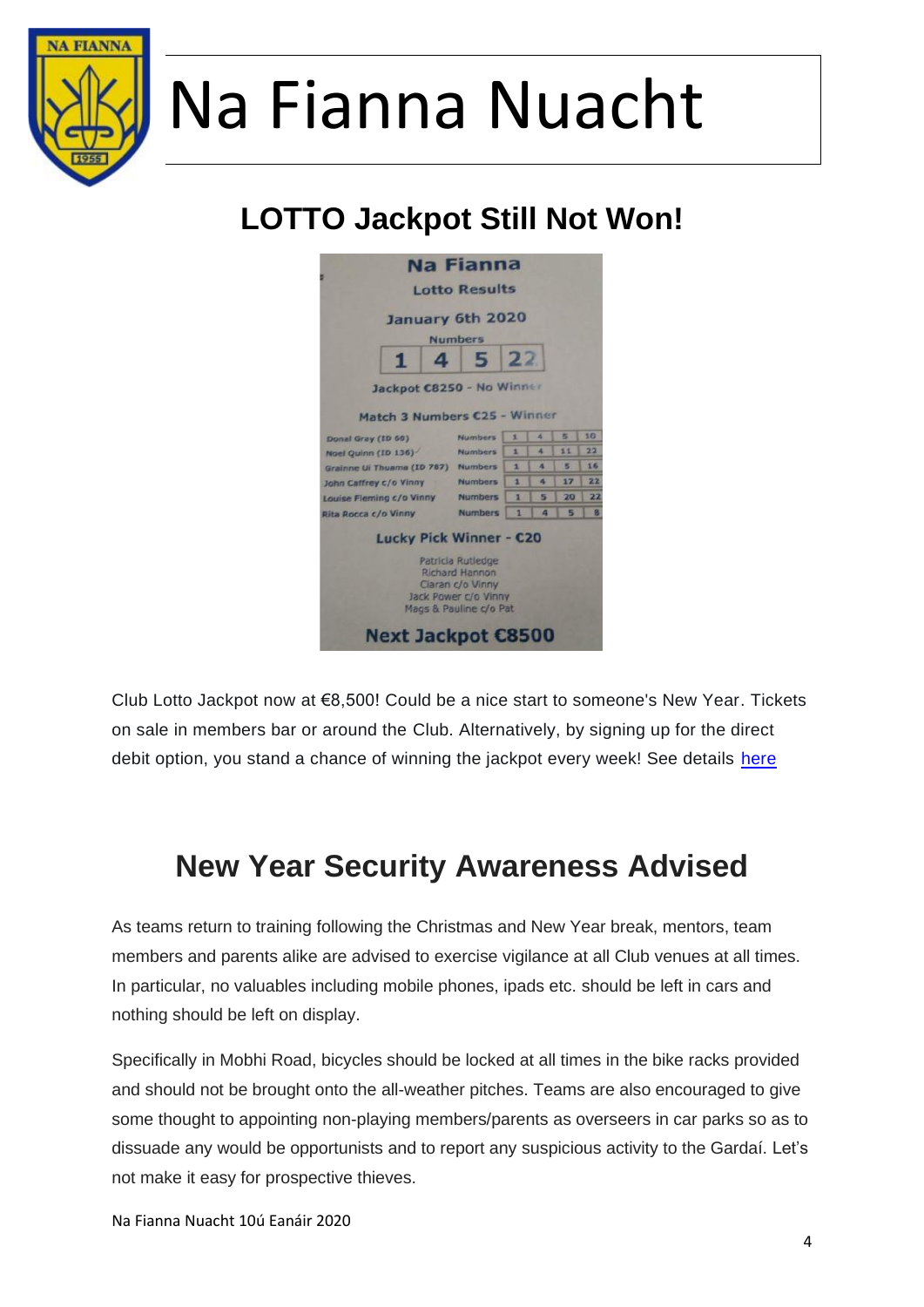

### **First Aid/Pitchside First Responder Course**

Na Fianna is delighted to offer club mentors and members a half-day course that gives advice and confidence on how to handle injuries or emergencies that might arise pitch side.

Organised by club member Dr Donal Buggy and his team of medical professionals, topics covered include tips on what to put in the first aid box as well as guidance for dealing with issues from cuts and sprains to head knocks, CPR and use of defibrillator.

If interested, register for a place by Wednesday January 15 through this form: [http://bit.ly/FirstResponderCourse](https://l.facebook.com/l.php?u=https%3A%2F%2Fbit.ly%2FFirstResponderCourse%3Ffbclid%3DIwAR0j5mQKmRTGKLstxPA5pu34DsvdfBWDXQU_QOE3pFbjGL6Y98sskObskTQ&h=AT0BXZt-xgXpZze_SlnS1yRwp5Z-j7155aYRV91yHeJDDTeKRVINGT2Ap6I7tZAbBfqvIVsNBxHJid_LloMDnJ9WC_FYNBZhpN4zS5aGY3DUUeR8fBoXqJgglCwzmlBXuGcsfZ8)



#### **Ranganna Gaeilge – Irish Classes**

Ranganna Gaeilge do dhaoine fásta ag tosnú arís, Déardaoin 23ú Eanáir, 7.30pm, sa Chlub. Neamhfhoirmeálta, spraoiúil. Fáilte roimh chách.

Irish language classes for adults starting again, Thursday 23rd January, 7.30pm, in the Club. Informal, fun. All welcome.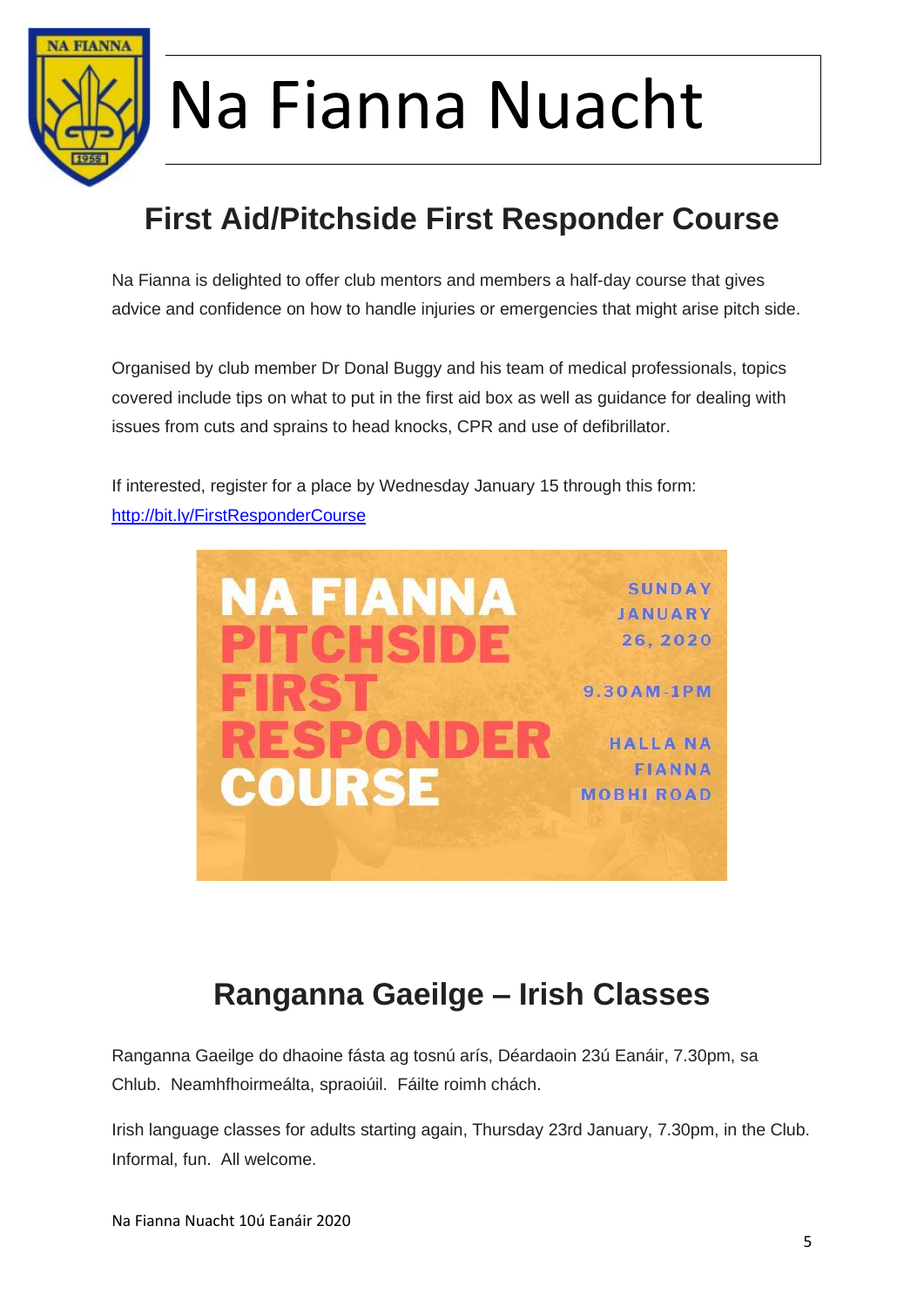

## **Bingo Camógo!**



Our Senior 1 Camogie team are hosting a team fundraiser at the clubhouse on Friday 31st January: Bingo Camógo. Tickets are €20 (there are a few early bird tickets available for €15). This promises to be a great club night and a super cause. More info coming soon - just save the date for now!

## **2006 Ladies Footballers Looking For Mentors**

2006 girls football team are looking for new female football players/mentors to join their management team for what promises to be an exciting year ahead. Anyone interested should contact Karen Hargan 0872969106

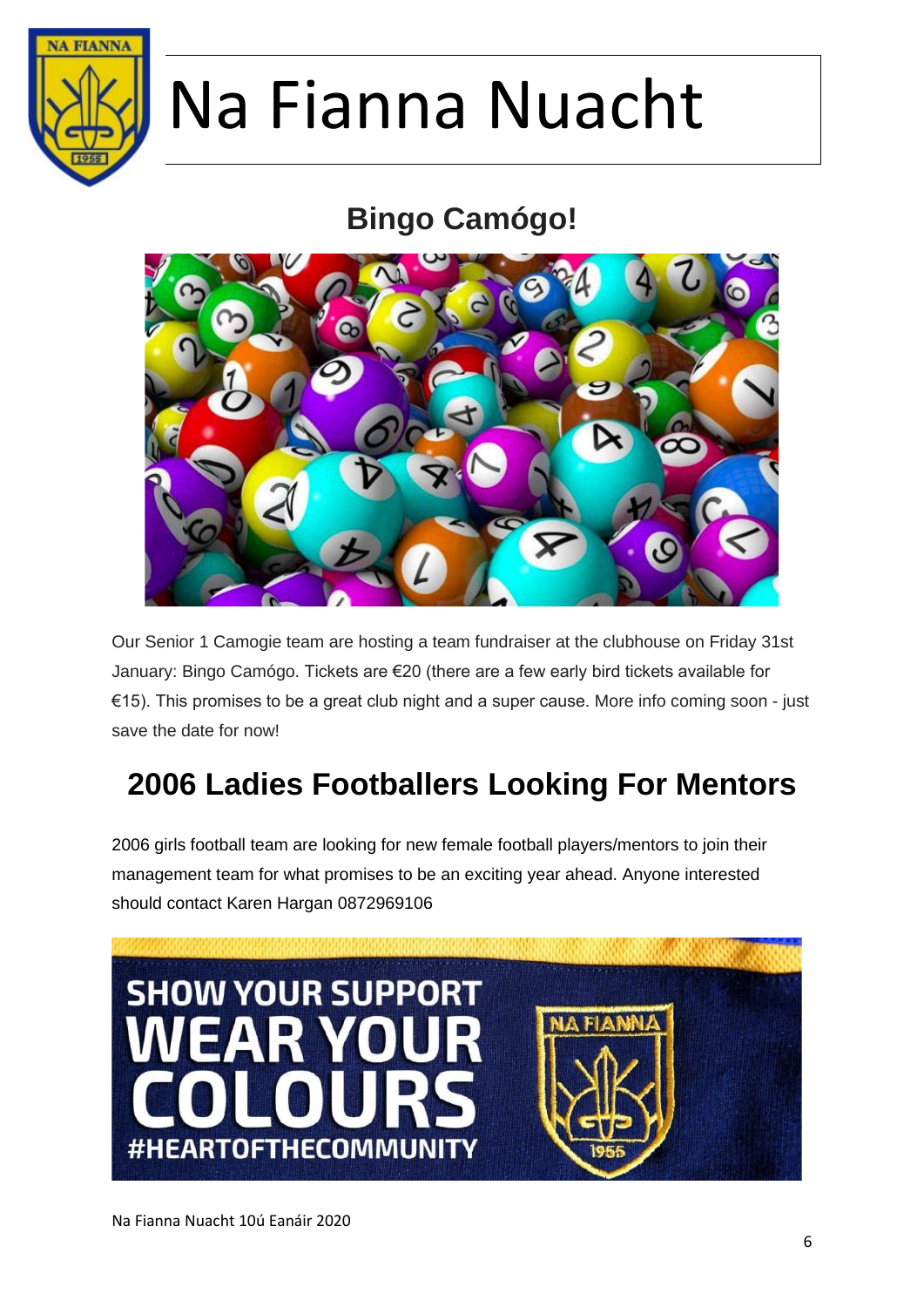

## **Pic Of The Week**



History Makers! The Burke brothers, Kevin and Donal become the first Na Fianna brothers to represent the club together on a Dublin Senior Hurling team following their part in Dublin's convincing victory over Carlow in Parnell Park last Sunday. Maith sibh men!

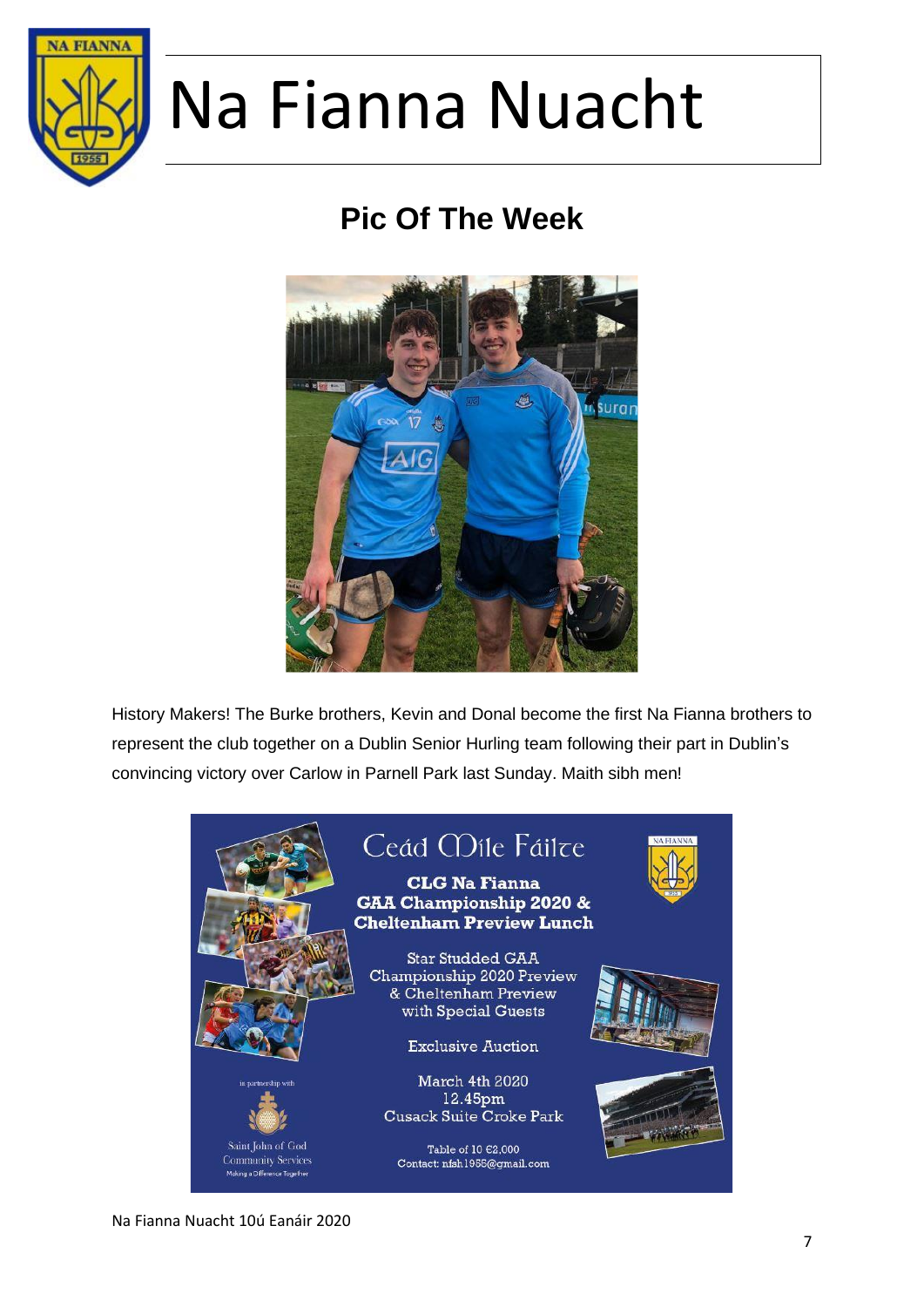

## **Na Fianna's Dubs**

Best of luck to both Dublin Senior teams who tog out this weekend in the semi-finals of the O'Byrne Cup (Football) & Walsh Cup (Hurling). Footballers face Longford at 2pm on Saturday in Pearse Park Longford, then on Sunday the Hurlers take on Galway at 2pm in Parnell Park. Teams not yet announced at time of print.

## **Comhbhrón**

Sincere sympathies of the Club are offered to the Butler family on the passing of Mrs Susan Butler, Mother of Josh Butler (Na Fianna 2003 Ladies mentor), Mother in law of Frances and Grandmother of Joanne (2003 Girls), Gearóid (2005 Boys) and Fintan (2008 Boys).

Funeral arrangements as follows;

Reposing at her home from 5.30pm to 8pm on Friday evening, Jan 10. Funeral Mass on Saturday morning, Jan 11, at 10am at the Church of Our Lady of Dolours, Glasnevin, followed by burial in Glasnevin Cemetery (Garden Section near Botanic Gardens).

Condolences of the Club are also offered to the McDonnell family on the death of Patrick (Paddy) McDonnell, Father of Paul (former boys mentor), Father in law of Mary and Grandfather of Ciara and Kevin (former Senior 2 Hurler).

Funeral arrangements as follows;

Reposing at the Kirwan Funeral Home, Ballygall Road West, on Friday, 10th January 2020, between 3pm and 6pm. Removal on Saturday, 11th January 2020, to Our Lady of Dolours Church, Glasnevin, arriving for 11.30am Requiem Mass followed by funeral to Glasnevin Cemetery.

Ar dheis Dé go raibh a n-anamnacha.